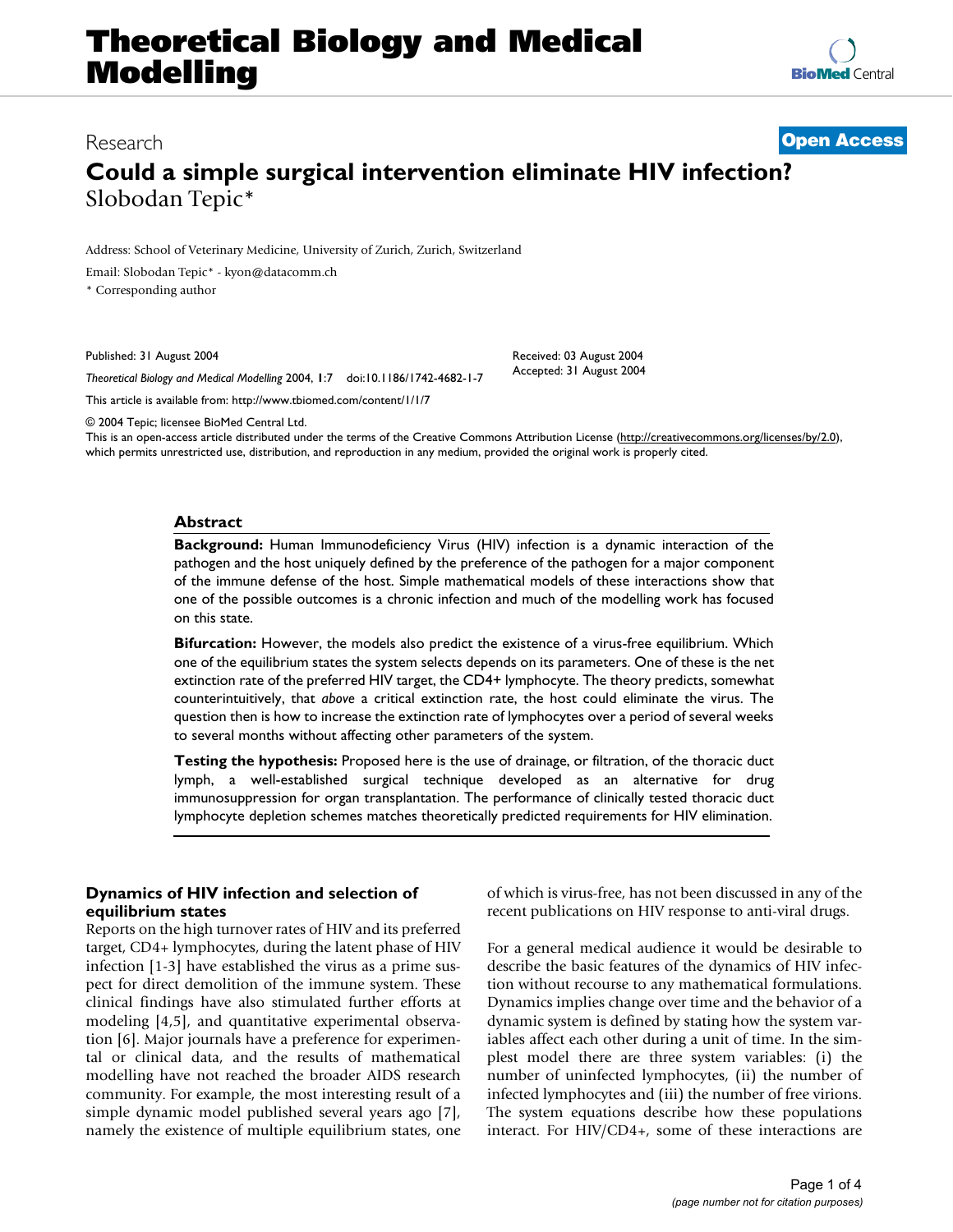understood and generally accepted; others are more speculative, and are subject to further study. However, even with different assumptions about these lesser known aspects, the most interesting result is little affected because it derives from the fact that the rate of infection, i.e. the number of newly infected cells in a unit of time, is proportional to the *product* of the number of uninfected cells and the number of free virions. This makes the resulting equations non-linear, and when the question of equilibrium is addressed, which is done by setting all rates (changes with time) equal to zero, there are two distinct solutions. One of these is free of virus, i.e. the number of virions (and infected cells) is equal to zero, whilst the other equilibrium state has non-zero values for all three populations and thus corresponds to a chronic infection. Which one of the two equilibrium states the system attains depends on the values of the system parameters. The most natural parameter to consider for switching the states is the difference between the rates at which uninfected cells are dying and proliferating. If this parameter, the net extinction rate of healthy lymphocytes, is increased above a critical value, the virus-free equilibrium is selected. This selection (bifurcation) is driven by the conditions of stability; the chronic infection state becomes unstable, i.e. any disturbance takes the system out of it, whilst the virus-free state becomes stable. Once the net extinction rate exceeds the critical value, the system finds its way out of infection. It just so happens that the amount by which the extinction rate needs to be changed, and this based on our current best estimates of other values, is quite modest – several percent of the total lymphocyte population needs to be removed daily.

Depletion of lymphocytes as a therapy for AIDS, based on a population dynamic model, has been advocated by de Boer and Boucher [8]. They proposed that using a suitable immunosuppressant or CD4-killing drug in combination with an anti-viral therapy may eliminate the infection.

This author has arrived at the same result independently using a population dynamics model (three populations, as described above), but also using an expanded model that includes the immune response and, in particular, Tat protein-induced apoptosis [9]. The intervention by lymphocyte depletion will work as predicted by modelling only if other parameters of the system remain substantially unaffected. This is an unlikely outcome with immunosuppressive drugs. Results from limited attempts to use them in HIV-positive patients [10-12] are interesting, but not very encouraging. In fact, the observed rise in CD4+ counts runs *contrary* to the expected effect of depletion.

Activation of latent CD4+ by OKT3 and IL-2 with intention to purge the virus has also been attempted [\[13](#page-2-0)], but the outcome was a surprisingly prolonged depletion of CD4+ with little effect on the virus. Our knowledge of the immune system interactions seems inadequate to provide satisfactory explanations for such a response.

As a further illustration of how complex different interventions with biological modifiers can be, treatments with depleting CD4 monoclonal antibody showed a preferential loss of naive T cells, but did not affect IFN-gamma secreting cells [14], providing a clue as to why such depletions did not meet expectations in treating autoimmune diseases.

## **Depletion of lymphocytes from the lymphatic circulation**

The prediction of the theoretical model calls for the removal of 5 to 10 percent of the total lymphocyte pool per day. The critical value is subject to uncertain estimates of some parameters, and it does differ between the simple, three-parameter and the five-parameter, expanded model. Perhaps the best approach would be to begin depletion, monitor the response by the viral RNA, and then adjust the depletion rate. All of this suggests that some means of physical removal would be best suited. Extracorporeal blood cell separation is a possibility, but the estimate of several hours that the patient would have to spend on the machine daily for several weeks to months, is very discouraging. However, filtration of the thoracic duct lymph, where lymphocytes are present in high concentration, seems almost ideal. The technique of duct drainage for lymphocyte depletion was developed in the sixties and the seventies in order to reduce the risk of organ rejection [15-21]. It has found fairly broad acceptance in renal transplantation [22-25] where the patients would typically be treated for four weeks prior to receiving a transplant. With improved techniques of tissue matching and better immunosuppressive drugs, the thoracic duct drainage lost its appeal in transplant surgery, but it remains an interesting approach to treatments of autoimmune conditions such as rheumatoid arthritis (RA) [26-28]. Improvements in the biocompatibilty of implants could ostensibly even extend the impressive performance of access devices that have remained potent for hundreds of days [29]. The number of lymphocytes removed from RA patients by thoracic duct filtration [29] is in the range of modelling predictions for elimination of the virus (on the order of ten billion per day at the start of the treatment).

An alternative to removal of lymphocytes by duct drainage or filtration is their diversion from the lymphatic system into the gastro-intestinal tract, which has been demonstrated in experimental animals [30-32]. Cells are killed while the precious protein is recycled, avoiding the problem of protein loss by drainage. There is no evidence that HIV could survive gastric passage. The drawback of such a procedure would be in the difficulty of controlling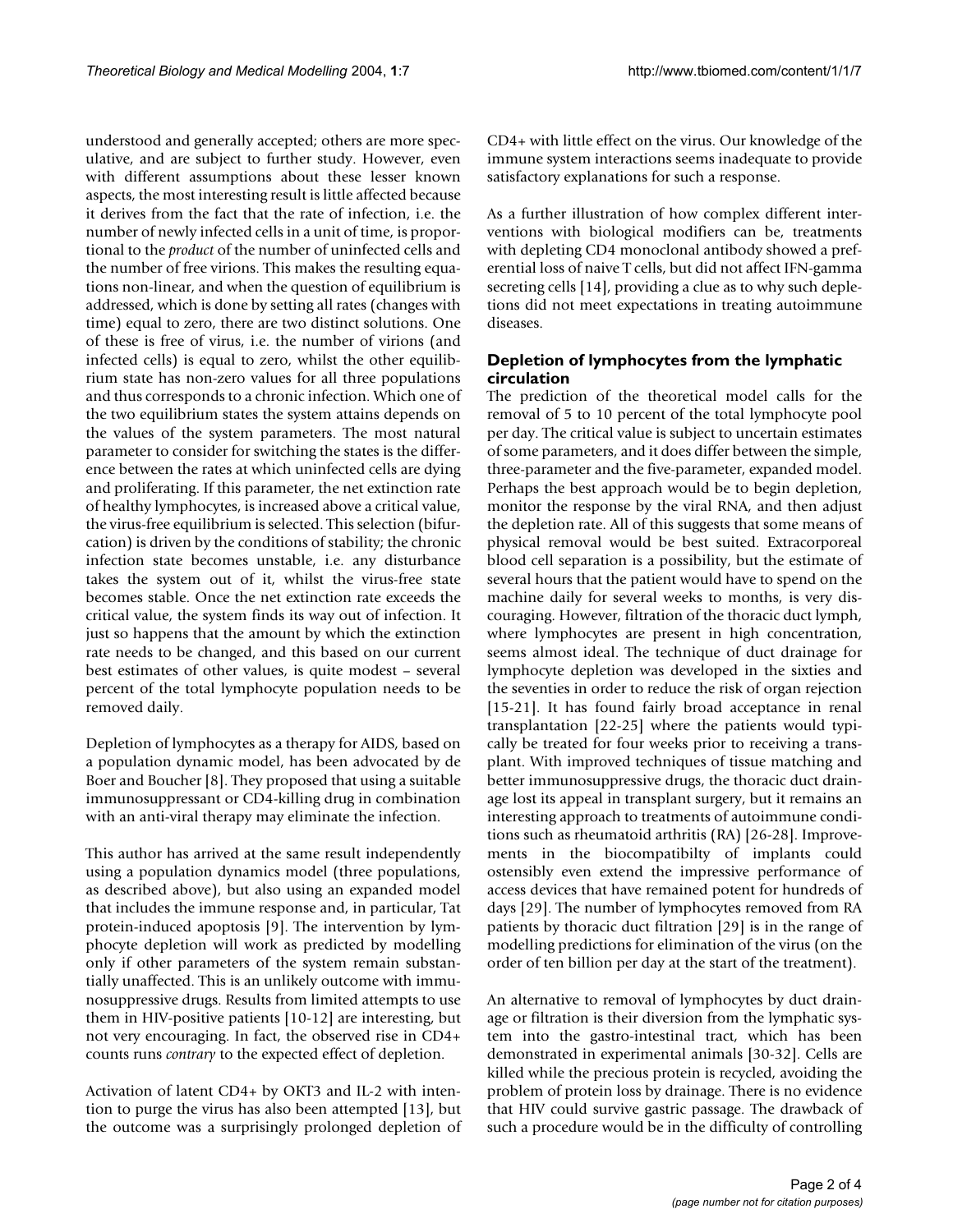the number of lymphocytes removed. This may not be such a serious limitation, provided the critical value is exceeded. The rate of lymphocyte removal then simply determines the duration of the treatment and the reduction in the number of lymphocytes the patient will experience. This, of course, is an issue that needs careful consideration. Depletion of lymphocytes will cause a transient reduction of their pool (with counts predicted to drop to a few hundred CD4 lymphocytes/microliter), and thus affect the general immune competence. The intervention by depletion should be done as early as possible when the rates of removal necessary are lower and the total pool is less reduced.

#### **Concluding remarks**

Unfortunately, theoretical predictions of system dynamics are not very encouraging for the prospects of HIV vaccines. In principle, the vaccination primes the system for a faster, stronger response, including proliferation of the responding lymphocytes. As the same cells are targets for the virus, the system moves away from the stability condition for the virus-free equilibrium. Apoptosis of uninfected CD4+ lymphocytes in HIV infection is an appropriate response (for the host), albeit insufficient, since the cause of apoptosis is Tat protein produced by only the infected cells themselves. This prevents the system from eliminating the virus because the apoptotic signal *weakens* along with the infection. This suggests a possibility for a pharmacological intervention based on Tat protein that could sustain the apoptotic signal without introducing molecular modifiers with potentially broader effects. If vaccinations were to work, upon entry of the pathogen, they should *provoke* apoptosis of lymphocytes, not their proliferation.

Until such discoveries are made, and to test perhaps their ultimate potential, a simple surgical intervention to allow for removal of lymphocytes merits further investigation. Dangers posed to the patient would be significant, both due to morbidity of the procedure itself, and the expected, but difficult to precisely predict cumulative effects on immunocompetence. An attractive aspect of using physical means of depletion is the possibility to terminate the treatment instantly and completely, as soon as any major deviations from the expected response would arise, indicating a failure of the model and alarming for unexpected risks.

#### **Competing interests**

None declared.

#### **References**

Wei X, Ghosh SK, Taylor ME, Johnson VA, Emini EA, Deutsch P, Lifson JD, Bonhoeffer S, Nowak MA, Hahn BH, Saag MS, Shaw GM: **[Viral dynamics in human immunodeficiency virus type 1](http://www.ncbi.nlm.nih.gov/entrez/query.fcgi?cmd=Retrieve&db=PubMed&dopt=Abstract&list_uids=10.1038/373117a0) [infection](http://www.ncbi.nlm.nih.gov/entrez/query.fcgi?cmd=Retrieve&db=PubMed&dopt=Abstract&list_uids=10.1038/373117a0)[.](http://www.ncbi.nlm.nih.gov/entrez/query.fcgi?cmd=Retrieve&db=PubMed&dopt=Abstract&list_uids=7529365)** *Nature* 1995, **373:**117-122.

- 2. Ho DD, Neumann AU, Perelson AS, Chen W, Leonard JM, Markowitz M: **[Rapid turnover of plasma virions and CD4 lymphocytes in](http://www.ncbi.nlm.nih.gov/entrez/query.fcgi?cmd=Retrieve&db=PubMed&dopt=Abstract&list_uids=10.1038/373123a0) [HIV-1 infection](http://www.ncbi.nlm.nih.gov/entrez/query.fcgi?cmd=Retrieve&db=PubMed&dopt=Abstract&list_uids=10.1038/373123a0)[.](http://www.ncbi.nlm.nih.gov/entrez/query.fcgi?cmd=Retrieve&db=PubMed&dopt=Abstract&list_uids=7816094)** *Nature* 1995, **373:**123-126.
- 3. Nowak MA, Bonhoeffer S, Loveday C, Balfe P, Semple M, Kaye S, Tenant-Flowers M, Tedder R: **[HIV results in the frame. Results con](http://www.ncbi.nlm.nih.gov/entrez/query.fcgi?cmd=Retrieve&db=PubMed&dopt=Abstract&list_uids=10.1038/375193a0)[firmed](http://www.ncbi.nlm.nih.gov/entrez/query.fcgi?cmd=Retrieve&db=PubMed&dopt=Abstract&list_uids=10.1038/375193a0)[.](http://www.ncbi.nlm.nih.gov/entrez/query.fcgi?cmd=Retrieve&db=PubMed&dopt=Abstract&list_uids=7746311)** *Nature* 1995, **375:**193-193.
- 4. Coffin JM: **[HIV population dynamics in vivo; implications for](http://www.ncbi.nlm.nih.gov/entrez/query.fcgi?cmd=Retrieve&db=PubMed&dopt=Abstract&list_uids=7824947) [genetic variation, pathogenesis, and therapy.](http://www.ncbi.nlm.nih.gov/entrez/query.fcgi?cmd=Retrieve&db=PubMed&dopt=Abstract&list_uids=7824947)** *Science* 1995, **267:**483-489.
- 5. Phillips AN: **[Reduction of the HIV concentration during acute](http://www.ncbi.nlm.nih.gov/entrez/query.fcgi?cmd=Retrieve&db=PubMed&dopt=Abstract&list_uids=8560262) [infection: independence from a specific immune response.](http://www.ncbi.nlm.nih.gov/entrez/query.fcgi?cmd=Retrieve&db=PubMed&dopt=Abstract&list_uids=8560262)** *Science* 1996, **271:**497-499.
- 6. Perelson AS, Neumann AU, Markowitz M, Leonard JM, Ho DD: **[HIV-](http://www.ncbi.nlm.nih.gov/entrez/query.fcgi?cmd=Retrieve&db=PubMed&dopt=Abstract&list_uids=8599114)[1 dynamics in vivo; virion clearance rate, infected cell life](http://www.ncbi.nlm.nih.gov/entrez/query.fcgi?cmd=Retrieve&db=PubMed&dopt=Abstract&list_uids=8599114)[span, and viral generation time.](http://www.ncbi.nlm.nih.gov/entrez/query.fcgi?cmd=Retrieve&db=PubMed&dopt=Abstract&list_uids=8599114)** *Science* 1996, **271:**1582-1586.
- 7. Perelson AS, Kirschner D, de Boer R: **[Dynamics of HIV infection](http://www.ncbi.nlm.nih.gov/entrez/query.fcgi?cmd=Retrieve&db=PubMed&dopt=Abstract&list_uids=10.1016/0025-5564(93)90043-A) [of CD4+ T cells](http://www.ncbi.nlm.nih.gov/entrez/query.fcgi?cmd=Retrieve&db=PubMed&dopt=Abstract&list_uids=10.1016/0025-5564(93)90043-A)[.](http://www.ncbi.nlm.nih.gov/entrez/query.fcgi?cmd=Retrieve&db=PubMed&dopt=Abstract&list_uids=8096155)** *Math Biosci* 1993, **114:**81-125.
- 8. de Boer RJ, Boucher CAB: **Anti-CD4 therapy for AIDS suggested by mathematical models.** *Proc R Soc Lond B* 1996, **263:**889-905.
- 9. Li CJ, Friedman DJ, Wang C, Metelev V, Pardee AB: **[Induction of](http://www.ncbi.nlm.nih.gov/entrez/query.fcgi?cmd=Retrieve&db=PubMed&dopt=Abstract&list_uids=7716549) [apoptosis in uninfected lymphocytes by HIV-l Tat protein.](http://www.ncbi.nlm.nih.gov/entrez/query.fcgi?cmd=Retrieve&db=PubMed&dopt=Abstract&list_uids=7716549)** *Science* 1995, **268:**429-431.
- 10. Andrieu JM, Even P, Venet A: **[Effects of cyclosporin on T-cell sub](http://www.ncbi.nlm.nih.gov/entrez/query.fcgi?cmd=Retrieve&db=PubMed&dopt=Abstract&list_uids=10.1016/0090-1229(88)90071-2)[sets in human immunodeficiency virus disease.](http://www.ncbi.nlm.nih.gov/entrez/query.fcgi?cmd=Retrieve&db=PubMed&dopt=Abstract&list_uids=10.1016/0090-1229(88)90071-2)** *Clin Immunol Immunopathol* 1988, **46:**181-198.
- 11. Andrieu JM, Lu W, Levy R: **[Sustained increases in CD4 cells](http://www.ncbi.nlm.nih.gov/entrez/query.fcgi?cmd=Retrieve&db=PubMed&dopt=Abstract&list_uids=7876597) counts in asymptomatic human immunodeficiency virus [type 1-seropositive patients treated with predinisolone for 1](http://www.ncbi.nlm.nih.gov/entrez/query.fcgi?cmd=Retrieve&db=PubMed&dopt=Abstract&list_uids=7876597) [year.](http://www.ncbi.nlm.nih.gov/entrez/query.fcgi?cmd=Retrieve&db=PubMed&dopt=Abstract&list_uids=7876597)** *J Infect Dis* 1995, **171:**523-530.
- 12. Corey L: **[Editorial: reducing T cell activation as a therapy for](http://www.ncbi.nlm.nih.gov/entrez/query.fcgi?cmd=Retrieve&db=PubMed&dopt=Abstract&list_uids=7876596) [human immunodeficiency virus infection.](http://www.ncbi.nlm.nih.gov/entrez/query.fcgi?cmd=Retrieve&db=PubMed&dopt=Abstract&list_uids=7876596)** *J Infect Dis* 1995, **171:**521-522.
- <span id="page-2-0"></span>13. van Praag RM, Prins JM, Roos MT, Schellekens PT, Ten Berge IJ, Yong SL, Schuitemaker H, Eerenberg AJ, Jurriaans S, de Wolf F, Fox CH, Goudsmit J, Miedema F, Lange JM: **OKT3 and IL-2 Treatment for Purging of the Latent HIV-1 Reservoir** *in Vivo* **[Results in](http://www.ncbi.nlm.nih.gov/entrez/query.fcgi?cmd=Retrieve&db=PubMed&dopt=Abstract&list_uids=11403229) [Selective Long-Lasting CD4+ T Cell Depletion](http://www.ncbi.nlm.nih.gov/entrez/query.fcgi?cmd=Retrieve&db=PubMed&dopt=Abstract&list_uids=11403229)[.](http://www.ncbi.nlm.nih.gov/entrez/query.fcgi?cmd=Retrieve&db=PubMed&dopt=Abstract&list_uids=10.1023/A:1011091300321)** *J Clin Immunol* 2001, **21:**218-226.
- 14. Rep MH, van Oosten BW, Roos MT, Ader HJ, Polman CH, van Lier RA: **[Treatment with Depleting CD4 Monoclonal Antibody](http://www.ncbi.nlm.nih.gov/entrez/query.fcgi?cmd=Retrieve&db=PubMed&dopt=Abstract&list_uids=9151795) Results in a Preferential Loss of Circulating Naive T Cells but [does not Affect IFN-Gamma Secreting TH1 Cells in](http://www.ncbi.nlm.nih.gov/entrez/query.fcgi?cmd=Retrieve&db=PubMed&dopt=Abstract&list_uids=9151795) [Humans.](http://www.ncbi.nlm.nih.gov/entrez/query.fcgi?cmd=Retrieve&db=PubMed&dopt=Abstract&list_uids=9151795)** *J Clin Invest* 1997, **99(9):**2225-31.
- 15. Joel DD, Sautter JH: **Preparation of a chronic thoracic duct venous shunt in calves.** *Proc Soc Exp* 1963, **112:**856-859. Biol Med
- 16. Woodruff MFA, Anderson NF: **[The effect of lymphocyte deple](http://www.ncbi.nlm.nih.gov/entrez/query.fcgi?cmd=Retrieve&db=PubMed&dopt=Abstract&list_uids=14233856)[tion by thoracic duct fistula and administration of antilym](http://www.ncbi.nlm.nih.gov/entrez/query.fcgi?cmd=Retrieve&db=PubMed&dopt=Abstract&list_uids=14233856)[pocytic serum on the survival of skin homografts in rats.](http://www.ncbi.nlm.nih.gov/entrez/query.fcgi?cmd=Retrieve&db=PubMed&dopt=Abstract&list_uids=14233856)** *Ann NY Acad Sci* 1964, **120:**119.
- 17. Tilney NL, Murray LE: **[Chronic thoracic duct fistula: Operative](http://www.ncbi.nlm.nih.gov/entrez/query.fcgi?cmd=Retrieve&db=PubMed&dopt=Abstract&list_uids=4865020) [technic and physiologic effects in man.](http://www.ncbi.nlm.nih.gov/entrez/query.fcgi?cmd=Retrieve&db=PubMed&dopt=Abstract&list_uids=4865020)** *Ann Surg* 1968, **167:**1.
- 18. Murray JE, Wilson RE, Tilney NL, Merrill JP, Cooper WC, Birtch AG, Carpenter CB, Hager EB, Dammin GJ, Harrison JH: **[Five years'](http://www.ncbi.nlm.nih.gov/entrez/query.fcgi?cmd=Retrieve&db=PubMed&dopt=Abstract&list_uids=4175449) [experience in renal transplantation with immunosuppresive](http://www.ncbi.nlm.nih.gov/entrez/query.fcgi?cmd=Retrieve&db=PubMed&dopt=Abstract&list_uids=4175449) drugs: survival, function, complications, and the role of lym[phocyte depletion by thoracic duct fistula.](http://www.ncbi.nlm.nih.gov/entrez/query.fcgi?cmd=Retrieve&db=PubMed&dopt=Abstract&list_uids=4175449)** *Ann Surg* 1968, **168:**416-435.
- 19. Fish JC, Mattingly AT, Ritzmann SE, Sarles HE, Remmers AR Jr: **[Cir](http://www.ncbi.nlm.nih.gov/entrez/query.fcgi?cmd=Retrieve&db=PubMed&dopt=Abstract&list_uids=5350817)[culating lymphocyte depletion in the calf. Effect on blood](http://www.ncbi.nlm.nih.gov/entrez/query.fcgi?cmd=Retrieve&db=PubMed&dopt=Abstract&list_uids=5350817) [and lymph lymphocytes.](http://www.ncbi.nlm.nih.gov/entrez/query.fcgi?cmd=Retrieve&db=PubMed&dopt=Abstract&list_uids=5350817)** *Arch Surg* 1969, **99:**664-668.
- 20. Sharbaugh RJ, Fitts CT, Majeski JA, Wright FA, Hargest TS: **[The effi](http://www.ncbi.nlm.nih.gov/entrez/query.fcgi?cmd=Retrieve&db=PubMed&dopt=Abstract&list_uids=4648823)[cacy of closed-circuit extracorporeal filtration of thoracic](http://www.ncbi.nlm.nih.gov/entrez/query.fcgi?cmd=Retrieve&db=PubMed&dopt=Abstract&list_uids=4648823) [duct lymph as a means of lymphocyte depletion.](http://www.ncbi.nlm.nih.gov/entrez/query.fcgi?cmd=Retrieve&db=PubMed&dopt=Abstract&list_uids=4648823)** *Clin exp Immunol* 1972, **12:**255-262.
- 21. Majeski JA, Fitts CT, Sharbaugh RJ: **[Architectural alteration of](http://www.ncbi.nlm.nih.gov/entrez/query.fcgi?cmd=Retrieve&db=PubMed&dopt=Abstract&list_uids=301218) [lymphatic tissue produced by extracorporeal thoracic duct](http://www.ncbi.nlm.nih.gov/entrez/query.fcgi?cmd=Retrieve&db=PubMed&dopt=Abstract&list_uids=301218) [filtration.](http://www.ncbi.nlm.nih.gov/entrez/query.fcgi?cmd=Retrieve&db=PubMed&dopt=Abstract&list_uids=301218)** *J Surg Oncol* 1977, **9:**155-162.
- 22. Starzl TE, Weil R 3rd, Koep LJ, McCalmon RT Jr, Terasaki PI, Iwaki Y, Schroter GP, Franks JJ, Subryan V, Halgrimson CG: **[Thoracic duct](http://www.ncbi.nlm.nih.gov/entrez/query.fcgi?cmd=Retrieve&db=PubMed&dopt=Abstract&list_uids=384943) [fistula and renal transplantation.](http://www.ncbi.nlm.nih.gov/entrez/query.fcgi?cmd=Retrieve&db=PubMed&dopt=Abstract&list_uids=384943)** *Ann Surg* 1979, **190:**474-486.
- 23. Fish JC, Sarles HE, Remmers A Jr, Townsend CM Jr, Bell JD, Flye MW: **[Renal transplantation after thoracic duct drainage.](http://www.ncbi.nlm.nih.gov/entrez/query.fcgi?cmd=Retrieve&db=PubMed&dopt=Abstract&list_uids=7018426)** *Ann Surg* 1981, **193:**752-756.